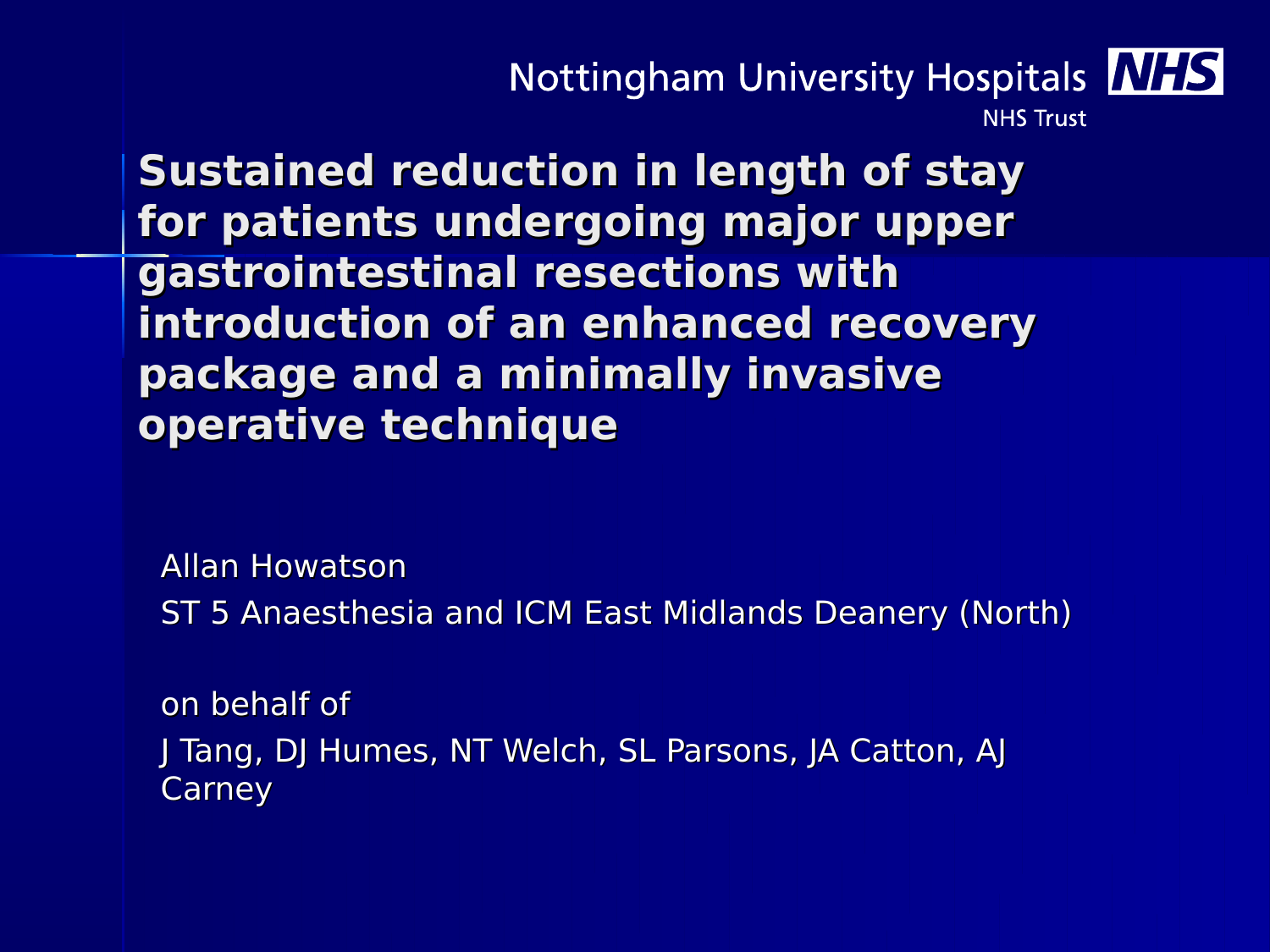## **Background**

- 3,612 oesophagectomies and gastrectomies in England & Wales annually (1)
- **E** Approximately 4% 30 day mortality
- 40% serious post-operative complication
- **Traditionally conservative post-operative** management
- **Prolonged in-patient stay**

1 [www.augis.org](http://www.augis.org/) 2010 Audit Report. Accessed 21st August 2011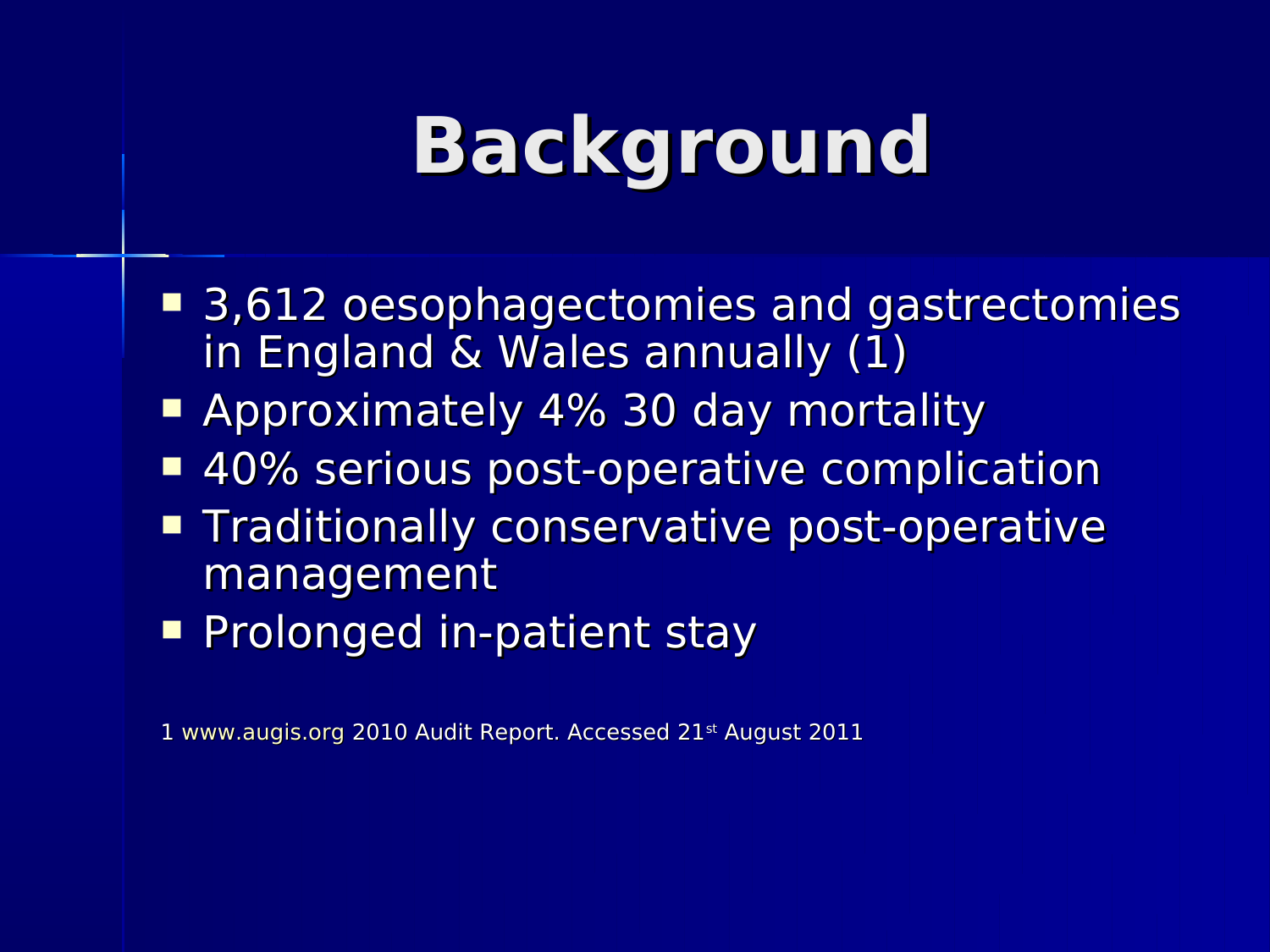# **Nottingham experience**

- **Second largest centre in UK**
- **180 oesophagectomies and gastrectomies** annually
- Conducted by upper GI and thoracic surgeons
- **Local 30 day mortality comparable with national** average (1)
- In patient stay of 15 days (comparable with other major centres)
- **ERAS programme tailored to oesophagectomies** conducted by upper GI surgeons implemented in August 2009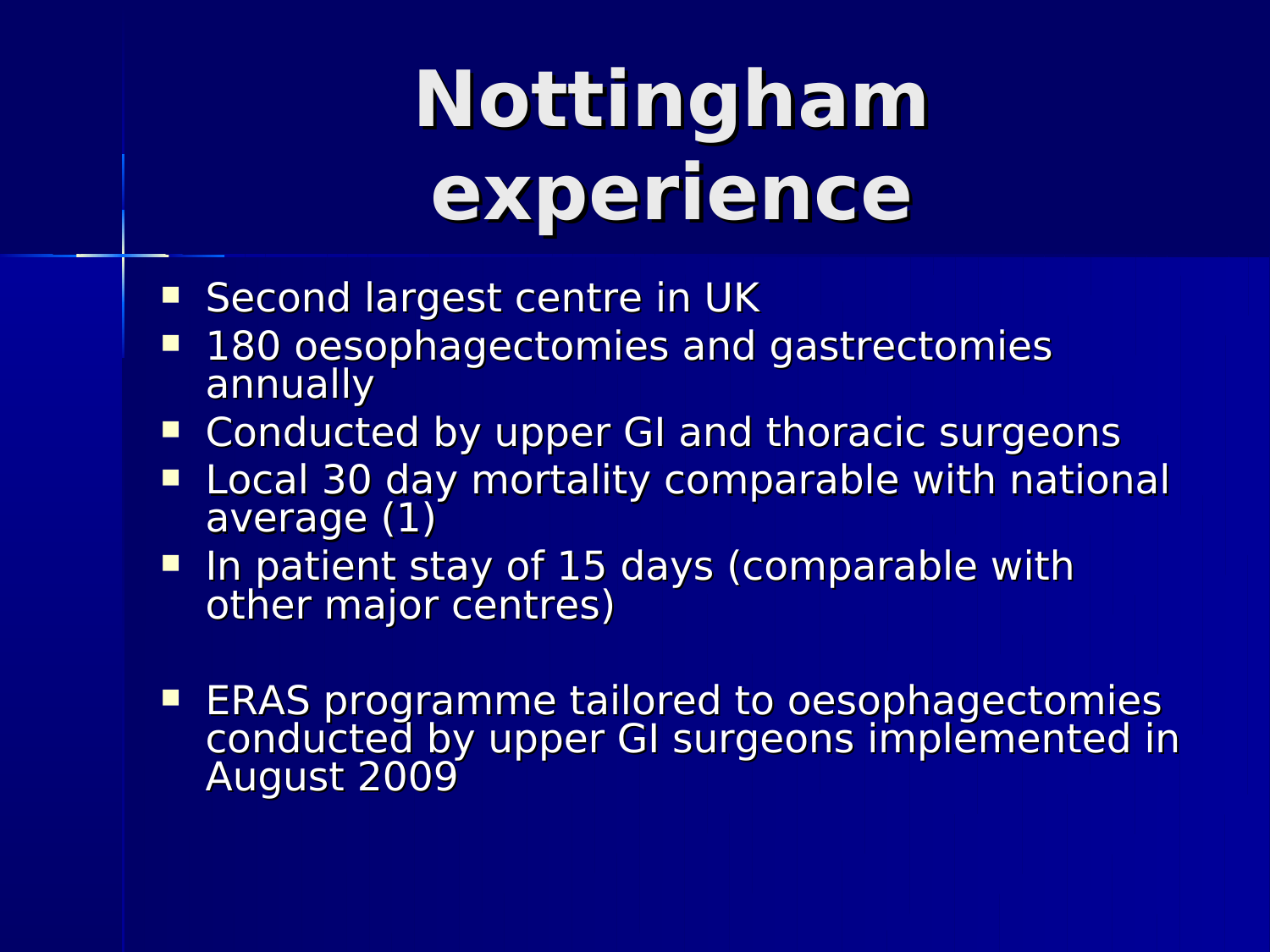### **Nottingham Upper GI Surgeons Oesophagectomy ERAS Programme**

- Day of surgery
	- Respiratory exercises start and continue daily
- $\blacksquare$  Day 1
	- Aim to leave HDU
	- Sitting out
- Day 2
	- 10m walk
	- $-1$ <sup>st</sup> chest drain out
- $\blacksquare$  Day 3
	- Two 20m walks
- $\blacksquare$  Day 4
	- Three 30m walks

 $\blacksquare$  Day 5

- Two length of ward walks
- 2nd chest drain out
- Epidural/paravertebral analgesia off
- Urinary catheter out
- Oral fluids building to nutritional fluids
- $\blacksquare$  Day 6
	- Three independent 30m walks
- $\blacksquare$  Day 7
	- Home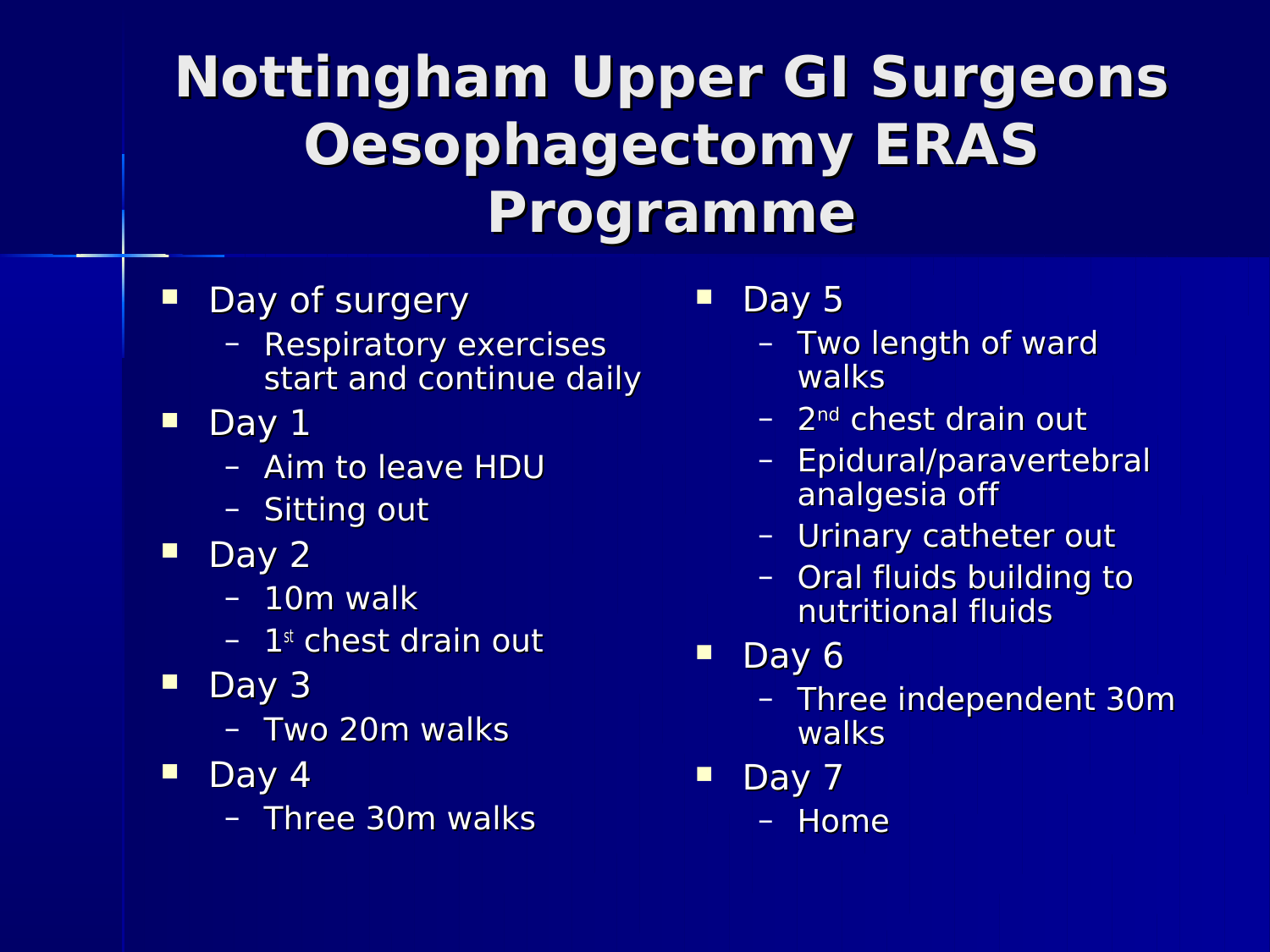# **Minimally invasive surgical technique**

- September 2010
- **Laparoscopic mobilisation of** stomach and gastro-oesophageal junction
- **Allowed change from epidural to** paravertebral analgesia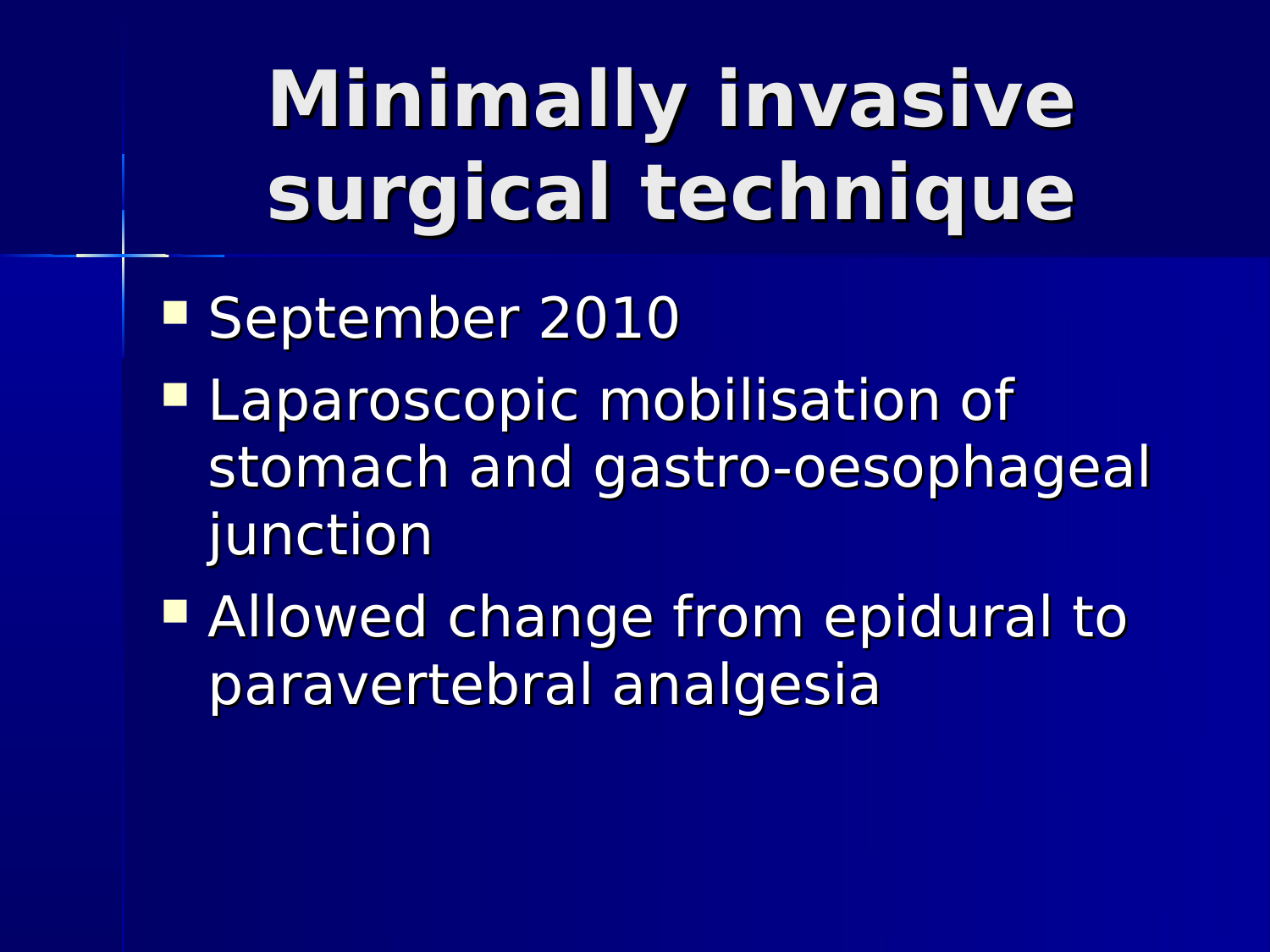### **Results - Oesophagectomy**

|  |                                                                                     | <b>Number of</b><br><b>patients</b> | <b>Median length</b><br>of stay - days<br>( IQR) | p-value |
|--|-------------------------------------------------------------------------------------|-------------------------------------|--------------------------------------------------|---------|
|  | <b>Pre-ERAS</b><br>(Aug 2008 -<br><b>July 2009)</b>                                 | 53                                  | 15<br>$(12-24)$                                  |         |
|  | <b>Post-ERAS</b><br>(Aug 2009 -<br><b>July 2010)</b>                                | 55                                  | 11<br>$(8-15.5)$                                 | < 0.001 |
|  | <b>Minimally</b><br>invasive<br><b>surgery</b><br>(Aug 2010 -<br><b>April 2011)</b> | 34                                  | 8<br>$(7-12)$                                    | < 0.001 |
|  | <b>Minimally</b><br>invasive and<br>completed<br><b>ERAS</b><br>programme           | 19 (56%)                            | 7<br>$(7-8)$                                     |         |